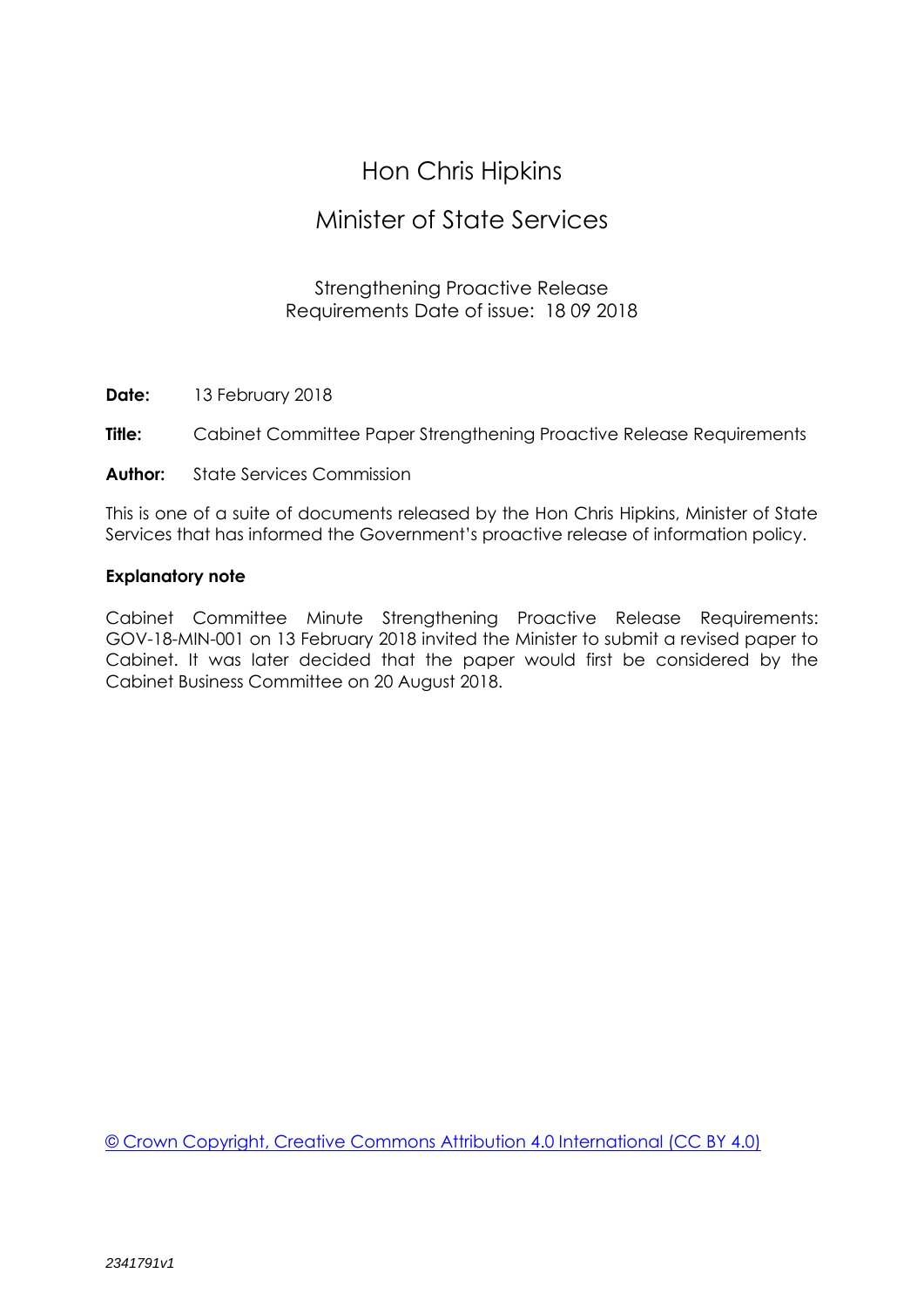In-confidence

Office of the Associate Minister of State Services (Open Government)

Chair, Cabinet Government Administration and Expenditure Review Committee

# **STRENGTHENING PROACTIVE RELEASE REQUIREMENTS**

### **Proposal**

1 The paper proposes that Cabinet agree to a policy to strengthen the expectations on Ministers on the proactive release of official information.

## **Executive Summary**

- 2 The proposals in this paper focus on two objectives:
	- 2.1 enabling the public to understand decision-making; and
	- 2.2 strengthening the accountability of decision makers and advisors.
- 3 These objectives need to be balanced against the need to maintain clear safeguards to ensure that sensitive official information is appropriately protected, and to support the free and frank expression of opinions between participants in the public policy-making process.
- 4 The policy to strengthen the expectations on Ministers on the proactive release of official information will introduce a non-statutory process for providing information, separate to, but informed by, the Official Information Act 1982 (OIA).
- 5 Under New Zealand's Open Government Partnership National Action Plan 2016-2018, the Government has a milestone to improve practices around proactive release of information. Democracies thrive when citizens trust and participate in their government. There is a global trend of falling trust in government and its institutions. New Zealand is not immune to this trend. Although we continue to rank at the top of most international measures of trust in government,<sup>1</sup> an increasing number of New Zealanders believe that the system is (or could be) failing them. $<sup>2</sup>$ </sup> The particle of the particle of the control of the particle of the particle of the particle of the particle of the particle of the particle of the particle of the particle of the particle of the particle of the particle of
	- 6 In 2015 the Chief Ombudsman's report on OIA practices in central government agencies<sup>3</sup>, noted that wider public release, rather than withholding information, along with routine proactive release of information is the best strategy. This is because the strategy is consistent with the purposes of the OIA and demonstrates commitment to openness and communication about its work.
	- 7 Proactive release of official information promotes good government and transparency and fosters public trust and confidence in agencies. Proactive release includes publishing a wide variety of official information, without any request from the public. It also includes publishing the same or edited information that has previously been released to an individual OIA requester and releasing it more widely. As the information that ends up being proactively released under this policy, will not have been requested under the OIA, the protections of the OIA do not apply.
	- 8 The requirement for chief executives to provide Ministers with free and frank advice is not altered by the proposed proactive release policy and this will be reinforced in the Cabinet Office circular. The policy does not propose that:

<span id="page-1-1"></span><sup>2</sup> Acumen Edelman Trust Barometer, 2017

<span id="page-1-0"></span><sup>1</sup> This is reflected in the ratings given to New Zealand such as first equal in the Transparency International Corruption Perceptions Index 2016 and Open Budget Index 2015, second in the International Civil Service Effectiveness Index 2017, as well as top ten ratings in the Open Data Barometer 2015 and Rule of Law Index 2016.

<span id="page-1-2"></span><sup>3</sup> Not a Game of Hide and Seek

[http://www.ombudsman.parliament.nz/system/paperclip/document\\_files/document\\_files/1573/original/not\\_a\\_game\\_of\\_hide\\_and\\_](http://www.ombudsman.parliament.nz/system/paperclip/document_files/document_files/1573/original/not_a_game_of_hide_and_seek_-_review_of_government_oia_practices.pdf?1466555782) seek - review of government oia practices.pdf?1466555782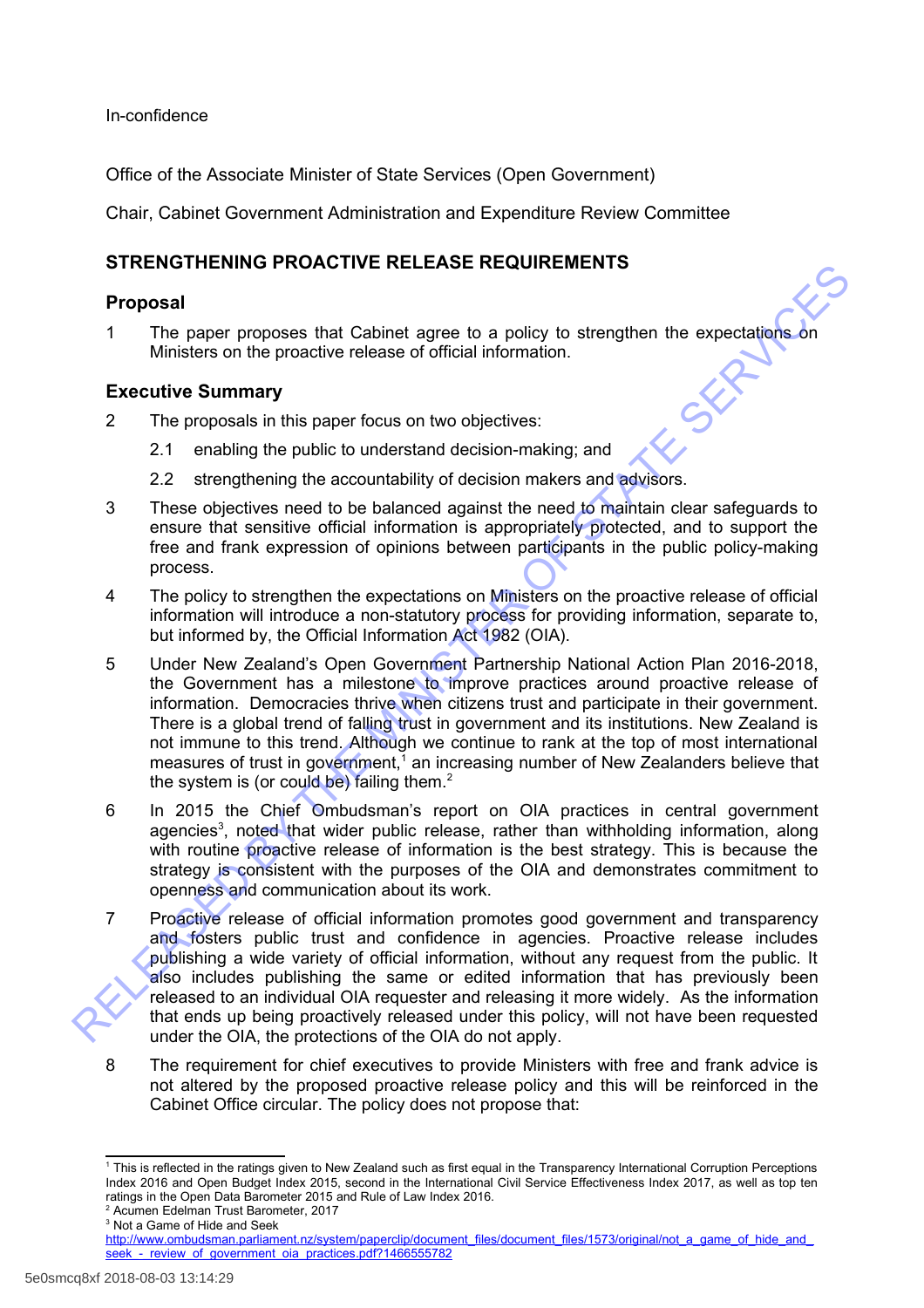- 8.1 information should be released that would not be released if requested under the OIA; or
- 8.2 exploratory advice, 'blue skies' thinking or advice intended to be provocative should be released.
- 9 The starting point for the proactive release policy is the 2017 New Zealand Cabinet Manual. The Cabinet Manual includes a new general expectation that Cabinet material (Cabinet and Cabinet Committee papers and minutes) on significant policy decisions should be released proactively once decisions have been made (section 8.17 refers). This option still requires guidance to be developed.
- 10 We can choose to build on the current Cabinet Manual expectation by:
	- 10.1 expanding the general expectation of Cabinet material, where significant policy decisions are made by Cabinet, to include the key advice papers provided to Ministers by departments to take these significant decisions, subject to a risk assessment;

**OR**

10.2 expanding the general expectation to all Cabinet material, where decisions are made by Cabinet, subject to a risk assessment;

**OR**

10.3 expanding the general expectation to all Cabinet material where decisions are made by Cabinet and the key advice papers provided to Ministers by departments to take these decisions, subject to a risk assessment;

**OR**

- 10.4 expanding the general expectation to all Cabinet material where decisions are made by Cabinet and the papers that informed the final Cabinet paper, only where this supports the public understanding of the decisions being taken, subject to a risk assessment.
- 11 My preferred suite of papers to be considered for proactive release is option 10.3 above. If we agree that key departmental advice papers or other papers are included in the scope of the proactive release policy. I recommend that the relevant Minister(s) be responsible for the decision on which papers to release. Irrespective of the option we select, Ministers can always choose to proactively release more information. Should be released proactively once decisions have been made (section 8.17 refersions the release of procedure decisions are made (section 8.17 refersions are made by calibrate the developed.<br>
10. We can choose to build on
	- 12 I recommend that the new policy commence on 29 March 2018. For selected papers that fall between 26 October 2017 (the commencement date of this administration) to 28 March 2018. I recommend that these papers must be released by 30 June 2018.
	- 13 I recommend that supporting guidance be released by 29 March 2018.
	- 14 Initially I am recommending that papers be released on departmental websites. Further work will be undertaken on whether having one access point for this information could further improve accessibility to this information.

15 There is also a choice to be made on the timeframe for the papers included in the proactive release policy, subject to a risk assessment, to be released. The proposed timeframe for papers to be released could be:

15.1 as soon as is practicable but not later than 30 working days<sup>[4](#page-2-0)</sup> of a Cabinet decision;

**OR**

- 15.2 As soon as is practicable but not later than 60 working days of a Cabinet decision;
- 16 For timeliness reasons, my preferred option is as soon as is practicable but not later than 30 working days of a Cabinet decision.

<span id="page-2-0"></span><sup>4</sup> The definition for working days will come from the Official Information Act 1982.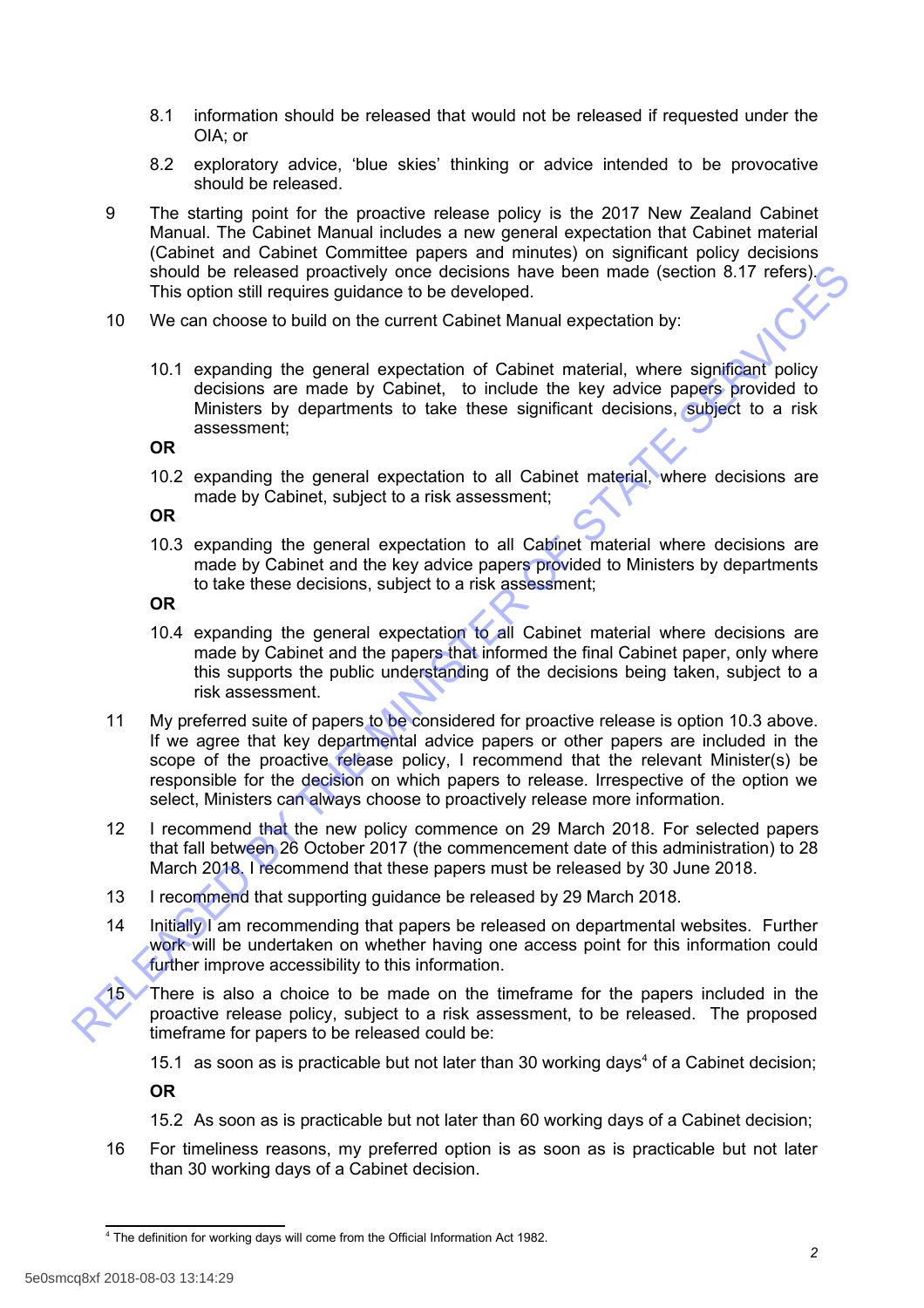- 17 Subject to Cabinet's decisions, supporting and detailed guidance will be provided in a Cabinet Office circular, including on the risk assessment that should be undertaken prior to material being proactively released.
- 18 A review of the proactive release policy should be undertaken after a year by the State Services Commission to assess its effectiveness in meeting the policy objectives and its associated guidance. The findings of the review will be reported back to Cabinet.

# **Open Government**

- 19 New Zealand is well accustomed to deliberately improving integrity, openness and transparency in government. Being high in world rankings does not mean, however, that New Zealand has reached the pinnacle of open government or that the Government is meeting all New Zealanders' needs. The Acumen Edelman Trust Barometer, 2017 shows that trust in New Zealand's government, business, media and non-governmental organisations is declining. The reasons for this may be many and varied. For example, technological disruption, the impact of digital connectedness, privacy breaches, corporate failures, a sense of injustice and growing inequalities, and a belief that political systems are broken. For Covernment and to deliberately improving integrity, openness and<br>transparent being his no word rankings does not mean, however,<br>that hely results are the solution and the solution of the solution of<br>that New Zealand ha
	- 20 All New Zealanders deserve a transparent, open democracy that is free from corruption and abuse of power and works for them. New Zealanders also need to have confidence that there is sound democratic process in law-making and a parliamentary process that they can participate in and can be used to hold successive Governments to account.
	- 21 My approach for the Open Government portfolio is to:
		- 21.1 take a joined-up, aspirational approach to our digital economy, seeking to increase productivity and the economic benefits of the internet;
		- 21.2 address the digital divide to reduce the gap between the internet "haves" and "have nots";
		- 21.3 strengthen protection of New Zealanders' digital rights;
		- 21.4 enhance the voice of independent public service media, to improve plurality of broadcasting and underpin growth of our culture; and
		- 21.5 drive the ongoing transformation towards a more open, digital Government.

# *Open Government through proactive release of official information*

- 22 The proactive release of official information enables the public to understand decisionmaking and can strengthen the accountability of decision-makers and advisors.
- 23 Proactive release includes:
	- 23.1 publishing (usually via the internet) a wide variety of agency-produced documents, without any request from the public (e.g. research reports, policy advice); and
	- 23.2 publishing the same (or edited) information that has previously been released to an individual requester under the OIA and is now being released more widely.

24 Building on New Zealand's Open Government Partnership National Action Plan 2016- 2018 commitment to improving how Government responds to requests for official information, I have made it one of my priorities to establish a process for the proactive release of government information.

### **Current settings in New Zealand**

25 As the incoming Government, we endorsed the 2017 Cabinet Manual that included the new general expectation that Cabinet material (Cabinet and Cabinet Committee papers and minutes) on significant policy decisions should be released proactively once decisions have been made.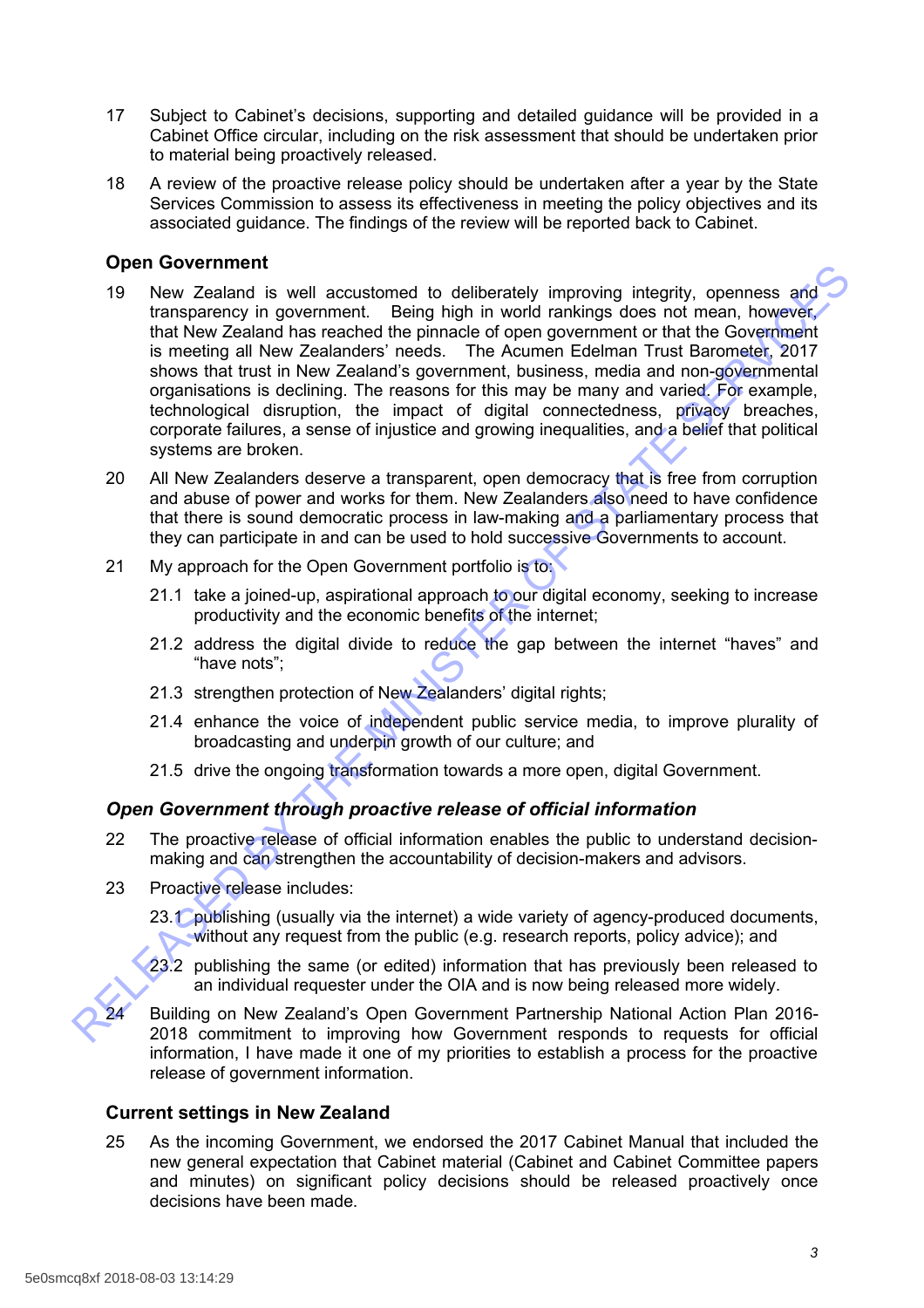- 26 There are no other general mandatory requirements or expectations to proactively publish official information. Any obligation to publish official information is limited to specific types or categories of information. For example:
	- 26.1 Section 20 of the OIA requires the Ministry of Justice to publish information on each department and organisation covered by the OIA, including a description of its structure, functions and responsibilities, and the categories of documents it holds.
- 26.2 Various other statutes and regulations require public sector organisations to publish specified types of information. There are obligations to report publicly under the Public Finance Act 1989, the Crown Entities Act 2004, the State-owned Enterprises Act 1986 (and the State-owned Enterprises Continuous Disclosure Rules), the Crown Research Institutes Act 1992 and the Local Government Act 2002, among other pieces of legislation. Some of these Acts contain detailed requirements as to the types of information that must be published in annual reports (for instance, the Crown Entities Act requires information about remuneration and severance payments, and details of insurance cover). 26.2 Various of the tablets and regulations require publishes accomover of the publish specified types of information. There are obligations to epont publishy<br>undits his conserved for the State of the State ower Entitles A
	- 26.3 To help ensure that the regulatory process is open and transparent, Regulatory Impact Assessments are published at the time the relevant bill is introduced to Parliament or the regulation is gazetted or at the time of Ministerial release.

#### *Current practice*

- 27 There has been some improvement in proactive release practices over the previous decade, but Cabinet material and key advice that supports Cabinet decisions are published on an ad hoc basis.
- 28 Some agencies have publishing protocols and proactive release policies that provide for information to be released in accordance with the agency's risk assessment framework. Budget material, including Budget Cabinet papers and supporting policy advice, has been proactively released (in increasing scope) on The Treasury's website since 2005. It is now standard practice for departments to place discussion document submissions on their websites. Some agencies seek Cabinet approval to place Cabinet papers on their websites at the conclusion of a policy process.
- 29 A recent State Services Commission (SSC) survey of agencies' proactive release practices found that only 11, out of the 25 agencies that responded, proactively release policy advice. As detailed in Table 1 (on the next page), agencies' proactive release practices are largely focused on corporate documents and reports on issues of public interest.



#### *Table 1: Types of information proactively released by New Zealand agencies*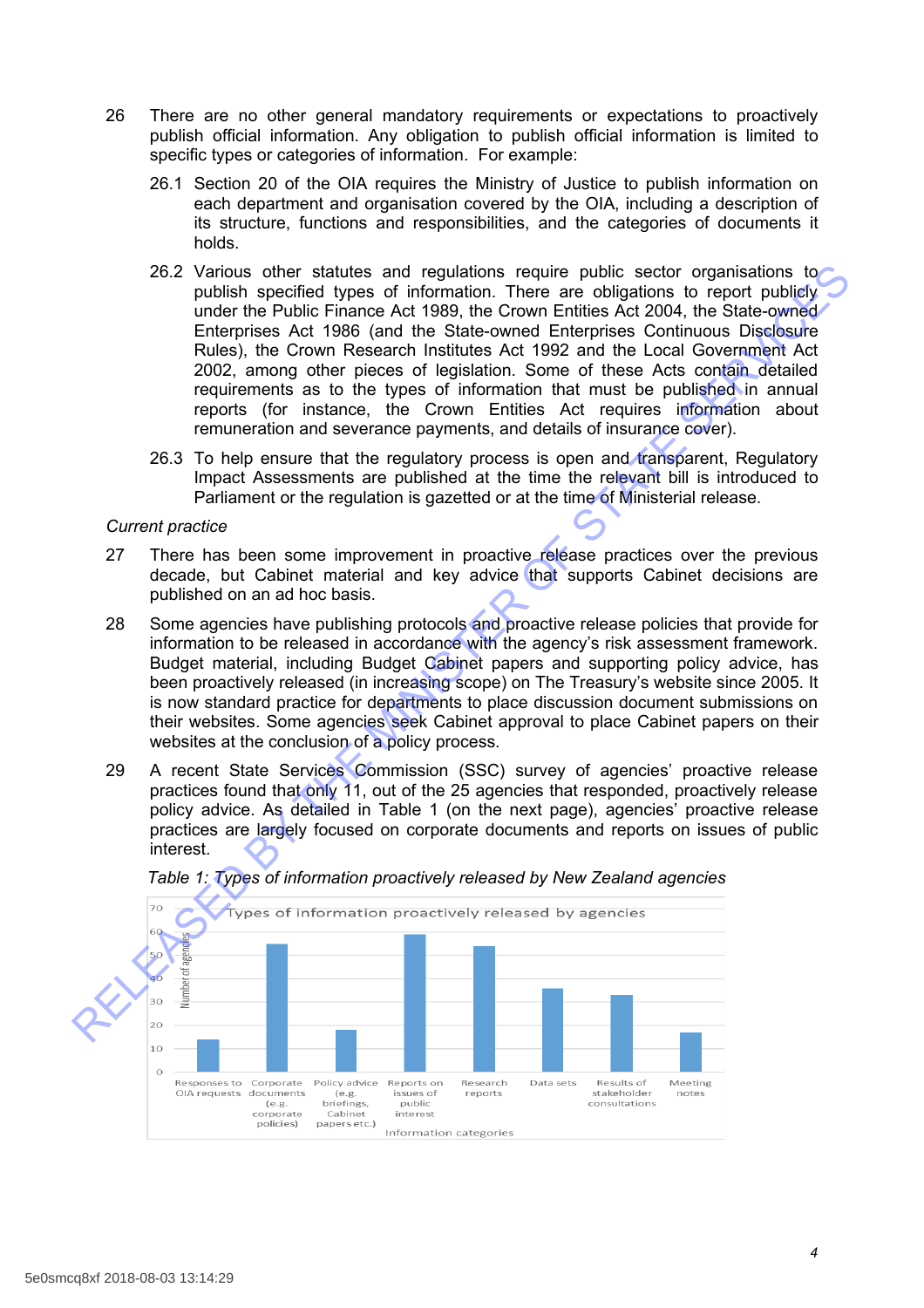- 30 The 2015 Chief Ombudsman report noted that she "was surprised to learn that not all agencies that had attempted proactive release of information experienced a reduction in the number of OIA requests they received. Rather, many agencies advised that they continued to receive a high number of requests about the particular issue the public wanted to find out about. The benefit of proactively releasing information for these agencies seemed to include:
	- 30.1 a decrease in broad, wide-ranging and repeat requests on an issue;
	- 30.2 an increase in targeted, specific requests for information which made responses easier to prepare; and
	- 30.3 an enhanced reputation for being transparent and open."
- 31 The Ministry of Defence is one of the agencies that has experienced a reduction in OIA requests when using proactive release. For example, after the release of Cabinet Papers on the Defence White Paper in 2010 and 2016, the Ministry of Defence received no OIA requests.
- 32 Standardising proactive release practice is an important step towards assisting the public to get the information they are after and for increasing the transparency and reputation of government information. Increased availability of official information also demonstrates a commitment to creating full, accurate and accessible records, which enable the Government to be held accountable. This is a core purpose of the Public Records Act 2005.

### **Practice in other jurisdictions**

- 33 There are no global indices on the volume of proactive releases of government material. This reflects a number of difficulties in measurement, including an agreed standard as to the amount, regularity, or content that should be proactively released. There are also no global indices on the policy and practice of proactive release. This reflects a number of difficulties in measurement, including assessing whether the information meets user needs in scope, quality, topic, or format. Without global indices, it is difficult to determine New Zealand's international position. Internationally there seems to be a focus on assessing information legislation – as a proxy for measurement of proactive release. S0.2 an increase in targeted, specific requests for information which made responses<br>
assier to prepare; and<br>
30.3 an enhanced reputation for being transparent and open."<br>
31 The Ministry of Defence is one of the agencies
	- 34 There is activity overseas in the proactive release of public sector information. However, in some respects, the starting point in a number of these jurisdictions has been a freedom of information regime that is less liberal than New Zealand's OIA. It appears that legislation also does not typically mandate proactive disclosure of government information. However, a number of conventions are developing (refer to Table 2).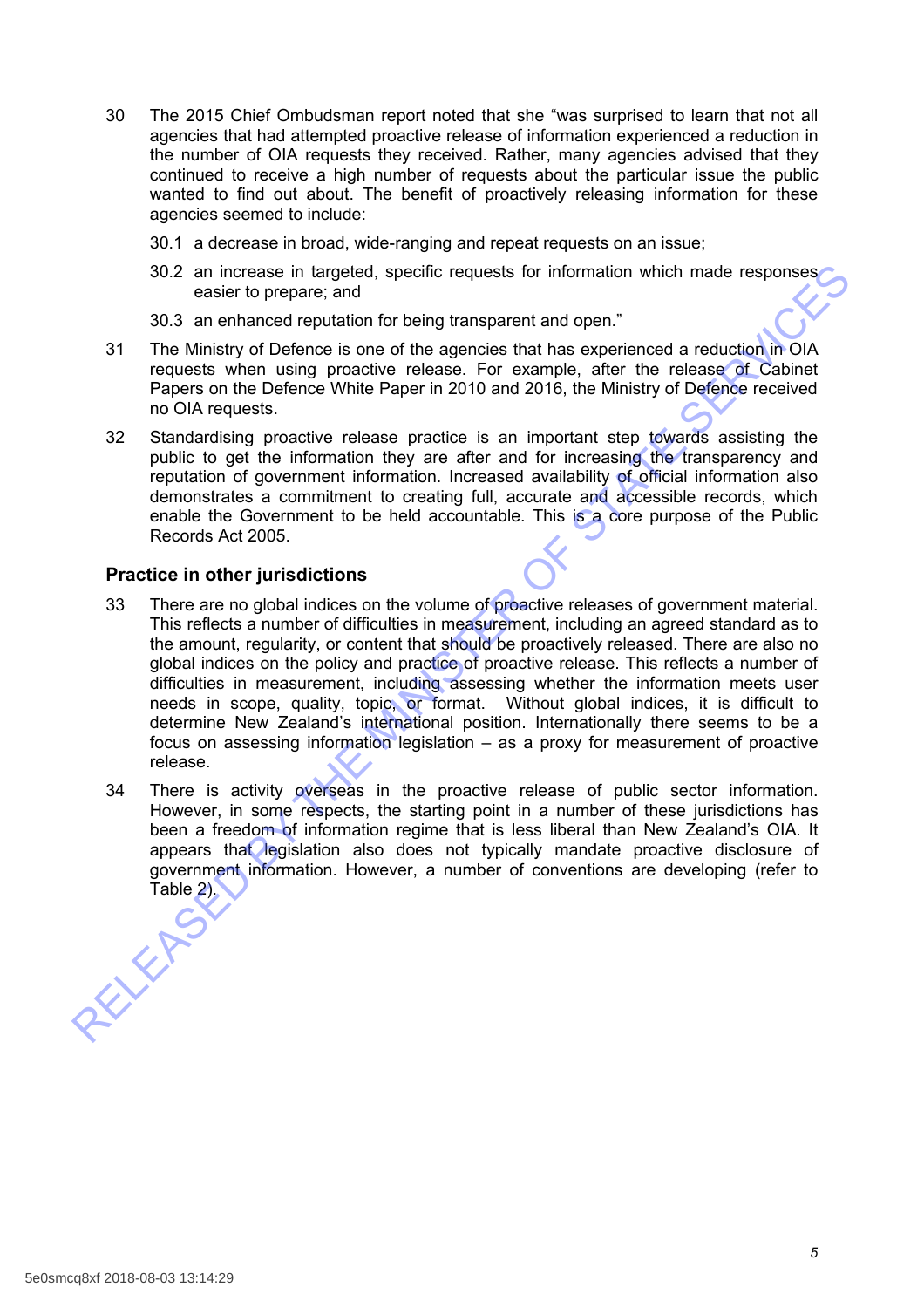*Table 2: Proactive release in other counties*

| Country          | <b>Comment</b>                                                                                                                                                                                                                                                                                                                                                                                                                                                                                                                                                                                                                                                                                                                                                                                                                                                                                                                                                                                   |  |  |  |  |  |
|------------------|--------------------------------------------------------------------------------------------------------------------------------------------------------------------------------------------------------------------------------------------------------------------------------------------------------------------------------------------------------------------------------------------------------------------------------------------------------------------------------------------------------------------------------------------------------------------------------------------------------------------------------------------------------------------------------------------------------------------------------------------------------------------------------------------------------------------------------------------------------------------------------------------------------------------------------------------------------------------------------------------------|--|--|--|--|--|
| Nordic countries | Generally seem to be exploring proactive release of Government business. For<br>example in May 2017, the Finnish Government held its first open-to-the-public<br>Cabinet meeting. This one-off event more widely reflects their Act on the<br>Openness of Government Activities (1999) which outlines that all government<br>meetings are to be open.                                                                                                                                                                                                                                                                                                                                                                                                                                                                                                                                                                                                                                            |  |  |  |  |  |
| Croatia          | Has an online directory of proactively released information.                                                                                                                                                                                                                                                                                                                                                                                                                                                                                                                                                                                                                                                                                                                                                                                                                                                                                                                                     |  |  |  |  |  |
| Mexico           | Has created a searchable database for all information requests and responses,<br>allowing officials to track requests and identify information that should be a<br>candidate for proactive release.                                                                                                                                                                                                                                                                                                                                                                                                                                                                                                                                                                                                                                                                                                                                                                                              |  |  |  |  |  |
| Thailand         | Has taken the same approach as Mexico.                                                                                                                                                                                                                                                                                                                                                                                                                                                                                                                                                                                                                                                                                                                                                                                                                                                                                                                                                           |  |  |  |  |  |
| Bangladesh       | The Cabinet has included, in the performance agreements for ministries,<br>specific requirements about proactive publishing of information.                                                                                                                                                                                                                                                                                                                                                                                                                                                                                                                                                                                                                                                                                                                                                                                                                                                      |  |  |  |  |  |
| United Kingdom   | Public authorities are required to adopt a scheme for the publication of<br>information by that authority, as well as the concept of disclosure logs that<br>provide online access to information released in response to specific requests.<br>Disclosure logs can then be made available to a wider audience.                                                                                                                                                                                                                                                                                                                                                                                                                                                                                                                                                                                                                                                                                  |  |  |  |  |  |
| Australia        | Agencies (departments and prescribed authorities, as specified under the<br>Freedom of Information Act 1982) are required to publish the information used<br>to assist the agency in making decisions affecting members of the public.<br>However, Cabinet documents are excluded from this requirement. Public<br>authorities are required to adopt a scheme for the publication of information by<br>that authority, as well as the concept of disclosure logs that provide online<br>access to information released in response to specific requests. Disclosure logs<br>can then be made available to a wider audience.                                                                                                                                                                                                                                                                                                                                                                      |  |  |  |  |  |
| Canada           | Canada are working on changes (BILL C-58) to amend the Canadian Access to<br>Information Act and the Privacy Act and to make consequential amendments to<br>other Acts. The Bill creates a new Part providing for the proactive publication of<br>information or materials related to the Senate, the House of Commons,<br>parliamentary entities, ministers' offices, government institutions and institutions<br>that support superior courts. The information to be proactively released includes<br>expenses, contracts, briefing materials to incoming Ministers, and<br>reclassifications of positions in government institutions. Many of the documents<br>that will be proactively disclosed under the proposed legislation are already<br>being voluntarily disclosed. Having these requirements in law will go further<br>than the New Zealand system. However, the information and material does not<br>go into the areas this Cabinet paper is seeking to have proactively released. |  |  |  |  |  |
|                  | While New Zealand's proactive release practices compare favourably with other<br>jurisdictions, we must nevertheless be aware of the risk that New Zealand might fall<br>behind, as other countries modernise their Freedom of Information regimes <sup>5</sup> .                                                                                                                                                                                                                                                                                                                                                                                                                                                                                                                                                                                                                                                                                                                                |  |  |  |  |  |
|                  |                                                                                                                                                                                                                                                                                                                                                                                                                                                                                                                                                                                                                                                                                                                                                                                                                                                                                                                                                                                                  |  |  |  |  |  |
| <b>Options</b>   |                                                                                                                                                                                                                                                                                                                                                                                                                                                                                                                                                                                                                                                                                                                                                                                                                                                                                                                                                                                                  |  |  |  |  |  |

# **Options**

# *Which papers*

- 37 The two objectives of this proactive release policy are to:
	- 37.1 enable the public to understand decision-making; and
	- 37.2 strengthen the accountability of decision makers and advisors.
- 38 There are a number of combinations of papers that could be released, all of which support the two key objectives to a greater or lesser extent.

<span id="page-6-0"></span><sup>5</sup> Report of the Law Commission, New Zealand Law Commission, *The Public's Right to Know*. (NZLC R125, 2012).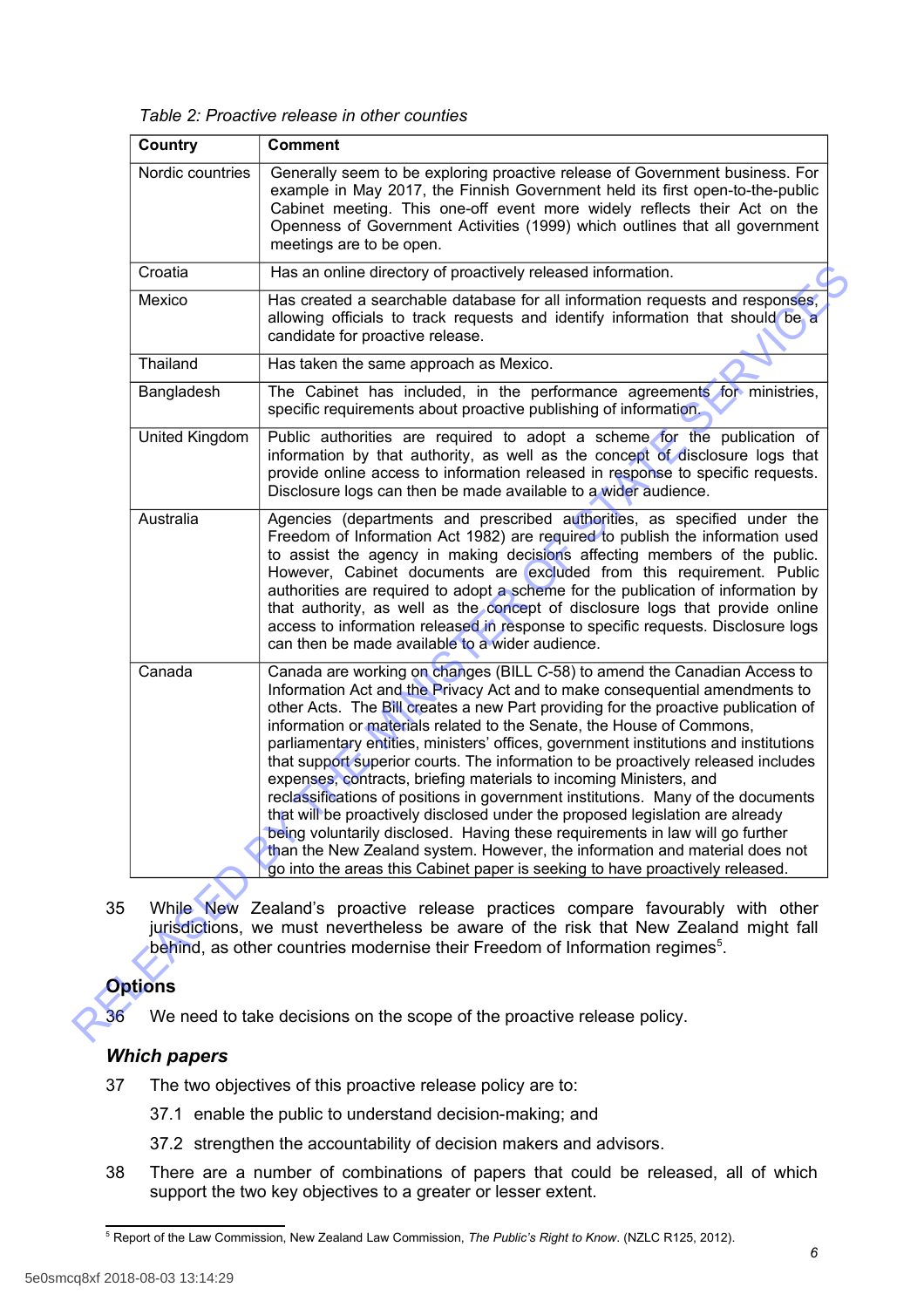39 Starting with Cabinet material, I see five options, four of which expand on the 2017 Cabinet Manual general expectation. The five options are summarised in Table 3.

|    | Papers in scope of release once a Cabinet                                                                                                                                                                                                                                                                                                                                                                                                                                                                                                                                                                    |   | <b>Options</b> |              |   |   |  |  |  |
|----|--------------------------------------------------------------------------------------------------------------------------------------------------------------------------------------------------------------------------------------------------------------------------------------------------------------------------------------------------------------------------------------------------------------------------------------------------------------------------------------------------------------------------------------------------------------------------------------------------------------|---|----------------|--------------|---|---|--|--|--|
|    | decision has been taken, and subject to a<br>risk assessment                                                                                                                                                                                                                                                                                                                                                                                                                                                                                                                                                 | 1 | $\mathbf 2$    | $\mathbf{3}$ | 4 | 5 |  |  |  |
|    | Cabinet material on significant policy decisions<br>- as per the 2017 Cabinet Manual general<br>expectation                                                                                                                                                                                                                                                                                                                                                                                                                                                                                                  | ✓ | ✓              |              |   |   |  |  |  |
|    | All Cabinet material where decisions are taken                                                                                                                                                                                                                                                                                                                                                                                                                                                                                                                                                               |   |                | ✓            | ✓ |   |  |  |  |
|    | Key departmental advice papers provided to<br>Ministers by departments                                                                                                                                                                                                                                                                                                                                                                                                                                                                                                                                       |   |                |              |   |   |  |  |  |
|    | The papers that informed the final Cabinet<br>paper only where this supports the public<br>understanding of the decisions being taken                                                                                                                                                                                                                                                                                                                                                                                                                                                                        |   |                |              |   |   |  |  |  |
| 40 | Irrespective of the option we select, Ministers can always choose to proactively release<br>more information. For example, such other analysis or contextual information that the<br>Minister considers would be useful.                                                                                                                                                                                                                                                                                                                                                                                     |   |                |              |   |   |  |  |  |
| 41 | My preferred suite of papers to be considered for proactive release is Option 4. This<br>option is ambitious as it includes the key departmental advice considered by the<br>decision-maker prior to Cabinet's consideration of the associated Cabinet paper. This<br>suite of papers, taken together, allow the public to better understand how decisions were<br>taken and makes no assumptions on what the public is, or will be, interested in. The<br>releases may also aid understanding of how Government operates and how the public<br>might get involved in current and future policy development. |   |                |              |   |   |  |  |  |
|    | <b>Exceptions and risk assessment</b>                                                                                                                                                                                                                                                                                                                                                                                                                                                                                                                                                                        |   |                |              |   |   |  |  |  |
| 42 | There will be some material (in part or in full) that may not be appropriate for proactive<br>release in accordance with this policy, given particular sensitivities around timing or<br>content or other matters. Some examples that fall into these categories are:                                                                                                                                                                                                                                                                                                                                        |   |                |              |   |   |  |  |  |
|    | Papers with timing sensitivities                                                                                                                                                                                                                                                                                                                                                                                                                                                                                                                                                                             |   |                |              |   |   |  |  |  |
|    | 42.1 Sensitive Budget papers (prior to Budget day).                                                                                                                                                                                                                                                                                                                                                                                                                                                                                                                                                          |   |                |              |   |   |  |  |  |
|    | 42.2 Sensitive Treaty settlement negotiation papers.                                                                                                                                                                                                                                                                                                                                                                                                                                                                                                                                                         |   |                |              |   |   |  |  |  |
|    | 42.3 Sensitive machinery of government proposals (prior to the announcement of<br>decisions).                                                                                                                                                                                                                                                                                                                                                                                                                                                                                                                |   |                |              |   |   |  |  |  |
|    | 42.4 Other decisions that are to be publicly announced, but the announcement is<br>scheduled to take place outside the policy timeframes.                                                                                                                                                                                                                                                                                                                                                                                                                                                                    |   |                |              |   |   |  |  |  |
|    | Papers with content sensitivity                                                                                                                                                                                                                                                                                                                                                                                                                                                                                                                                                                              |   |                |              |   |   |  |  |  |
|    | 42.5 Legally privileged papers; although in some instances this will only apply to one                                                                                                                                                                                                                                                                                                                                                                                                                                                                                                                       |   |                |              |   |   |  |  |  |

*Table 3: Options on papers to be considered for release.*

- 40 Irrespective of the option we select, Ministers can always choose to proactively release more information. For example, such other analysis or contextual information that the Minister considers would be useful.
- 41 My preferred suite of papers to be considered for proactive release is Option 4. This option is ambitious as it includes the key departmental advice considered by the decision-maker prior to Cabinet's consideration of the associated Cabinet paper. This suite of papers, taken together, allow the public to better understand how decisions were taken and makes no assumptions on what the public is, or will be, interested in. The releases may also aid understanding of how Government operates and how the public might get involved in current and future policy development.

## *Exceptions and risk assessment*

- 42.1 Sensitive Budget papers (prior to Budget day).
- 42.2 Sensitive Treaty settlement negotiation papers.
- 42.3 Sensitive machinery of government proposals (prior to the announcement of **C**decisions).
- 42.4 Other decisions that are to be publicly announced, but the announcement is scheduled to take place outside the policy timeframes.

- 42.5 Legally privileged papers; although in some instances this will only apply to one section of a paper. The Cabinet Office Manual, paragraphs 4.58-4.68 requires the Attorney-General's authority be sought (through the Crown Law Office) if a Minister or government department proposes to release or disclose material subject to legal professional privilege.<sup>[6](#page-7-0)</sup>
- 42.6 Appointments papers (information included in the paper that has privacy considerations or the provision of free and frank advice).
- 42.7 Papers relating to international relations, including trade and travel papers and reports (international relations reasons).

<span id="page-7-0"></span><sup>&</sup>lt;sup>6</sup> CO (16) 2: Cabinet Directions for the Conduct of Crown Legal Business 2016,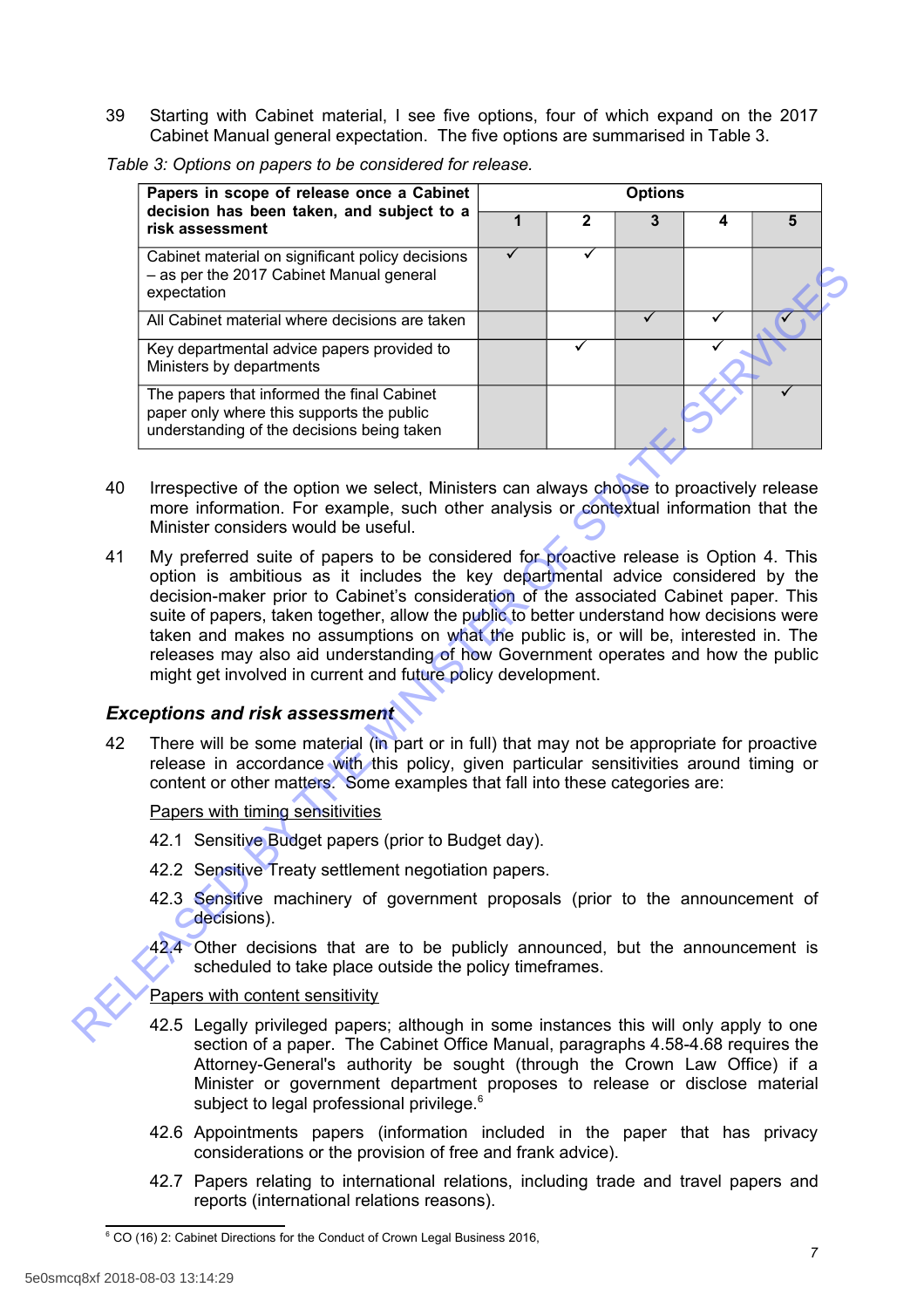- 42.8 Papers, or sections of paper, classified Restricted or above (to ensure compliance with the Protective Security Requirements and the departments' protective security standards, although this may change if the paper is subsequently declassified).
- 42.9 Commercially sensitive papers.

#### Other matters

- 42.10Legal risk matters such as those listed in s48(2) of the OIA, for example, information that may be defamatory, subject to an obligation of confidence or copyright, and
- 42.11Official information that would not be released if requested under the OIA.

#### *Potential liability*

- 43 Ministers and their departments will also need to consider any potential liability, whether civil or criminal, that might result from the proactive publication (in part or in full) of Cabinet material and related advice when considering whether to release material. For example, defamation, copyright, privacy or breach of contract. This is because the protections under Section 48 of the OIA will not apply to information that is proactively released under this policy.
- 44 This supports a risk assessment being undertaken prior to a decision to proactively release material. It is proposed that a Cabinet Office Circular to support the policy will include a risk framework and guidance on timing sensitivities and content sensitivity, potential legal liability, and any relevant legislative and other considerations (refer to paragraphs 60-68).

### **Decision rights on proactive release of official information**

- 45 Only Ministers approve the proactive release of Cabinet and Cabinet Committee papers and associated minutes.
- 46 Under the OIA, departments 'hold' information provided to Ministers. In lieu of any legal framework or Cabinet decision, Ministers and departments have pragmatically applied this OIA holding principle to other proactive release procedures.
- 47 However, if we agree that key advice papers departments provided to Ministers or other papers are included in the proactive release policy, I recommend that the decision on the release of these papers rests with the relevant Minister, with the department providing advice on the proposed release(s). These papers and the final Ministerial decisions are closely linked and it makes sense for the papers selected for possible release to be considered as one package by one decision-maker. information in arring to electromate the season of control in the decision of the season of the season of the season of the season of the scatter of the scatter and their departments will also need to consider any potentia
	- 48 Ministers and departmental chief executives will still be expected to continue assessing other types of information for proactive release.

# *What timeline*



It may often be desirable for papers to be released quickly, for example when there is a planned announcement. In some instances (for example an extended policy process with multiple decisions required by Cabinet) Ministers may wish to delay release of a Cabinet paper until the suite of decisions are made, to allow advice under active consideration to be worked through. There may be other reasons for delaying a proactive release (for example, if a Minister is overseas and not available to approve material for release). Guidance on the implementation of the policy will include detail on extensions.

50 There is a choice to be made on the timeframe for papers to be released. Timeliness is a vital element in keeping the public informed and engaged in government matters. A short timeframe of as soon as practicable but not later than 30 working days for release after the Cabinet decision would ensure the issue is still fresh in the minds of Ministers and officials. However, this may be administratively hard to achieve, especially when a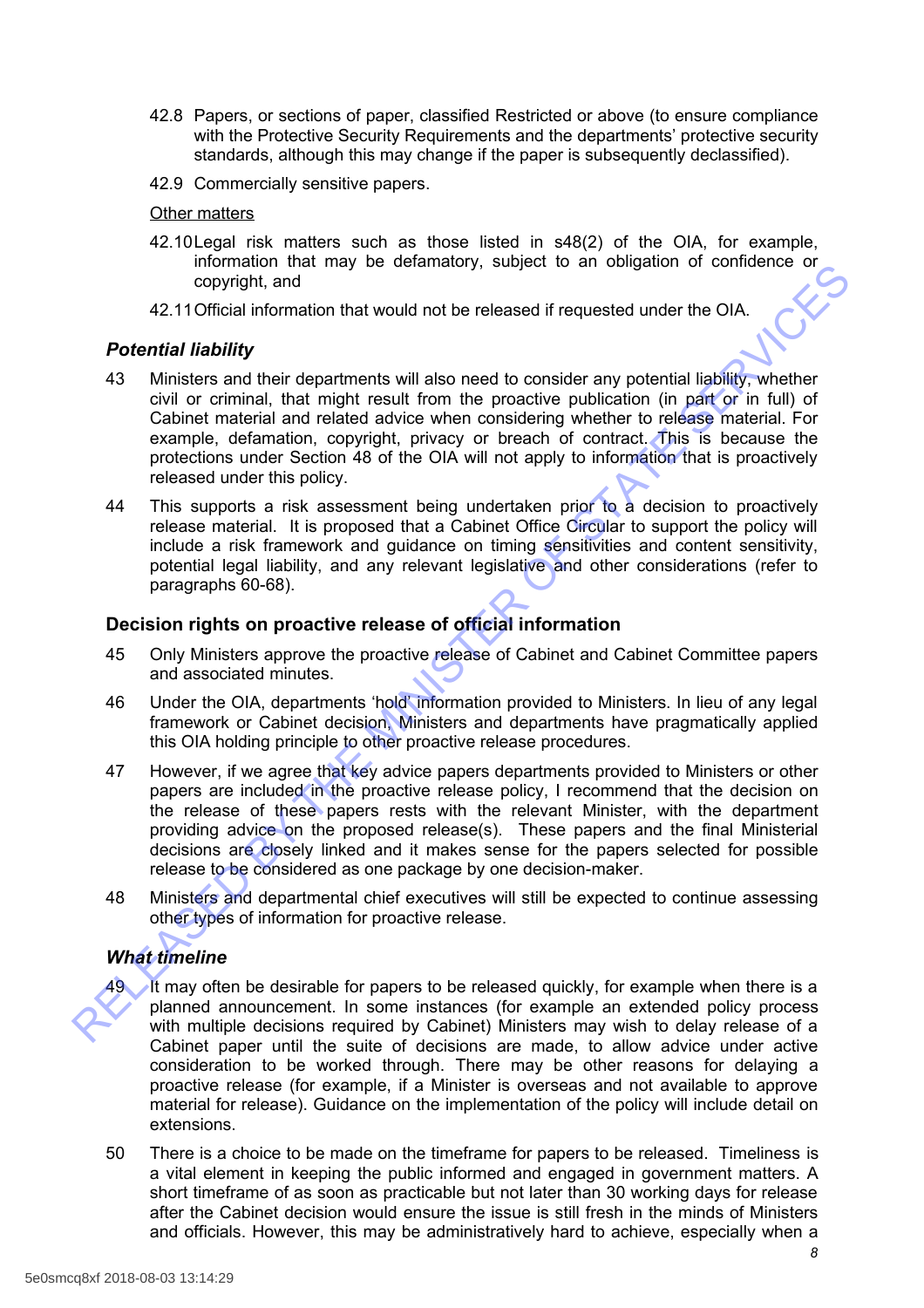paper includes timing, content or other sensitives and consultation requirements, without extra resource being proposed for departments.

- 51 Alternatively we could agree a timeframe of as soon as practicable but not later than 60 working days of a Cabinet decision timeframe. This option has some relationship to the three month period that the Chief Ombudsman's 2009/10 Annual Report indicated (as a rule of thumb) as a timeframe to start to consider whether ongoing withholding of departmental weekly reports to Ministers is necessary. The within 60 working days allows for announcements of key decisions to have taken place and for any collateral communications to be developed.
- 52 My preferred option is as soon as is practicable but not later than 30 working days of a Cabinet decision.
- 53 The default timeframe, however, may require reconsideration post a proposed discussion with the Chief Ombudsman on whether a 30 working day or 60 working day default timeframe for proactive release will meet the OIA test for refusing a request on the grounds that the information will "soon" be available.
- 54 It is a possibility that once the proactive release policy commences, requestors will anticipate proactive releases and lodge increasing numbers of OIA requests that will bring with these requests a shorter decision timeframe. Irrespective of the proactive release timeframe selected, Ministers and departments will need to respond to any OIA requests for the same information in accordance with the OIA.
- 55 I recommend that Cabinet agree that the timeframe for papers to be released is:

55.1 as soon as is practicable but not later than 30 working days of a Cabinet decision;

**OR**

55.2 as soon as is practicable but not later than 60 working days of a Cabinet decision.

### **Implementation Timeframe**

- 56 I recommend that the new policy commence on 29 March 2018. For selected papers that fall between 26 October 2017 (the commencement date of this administration) to 28 March 2018. I recommend that these papers must be released by 30 June 2018.
- 57 I recommend that supporting guidance be released by 29 March 2018.

### **Accessibility of released official information and future work**

58 I recommend that the papers to be released be made available through departmental websites. This approach does not recognise that individuals may not know which website to go to or the differing ways in which departmental policies and websites are constructed. I recommend that Cabinet direct that further work be undertaken by the State Services Commission to assess the benefits of a centralised approach. This work can leverage off work being undertaken for the release of OIA requests. almos to an includent man, however, may consider the detection of the complete and of any constrained communications to be developed.<br>
Cabinet decision is as soon as is practicable but not later than 30 working days of Cab



Other areas that could be explored include future legislative change to recognise and encourage proactive release or a team to consistently review Cabinet papers.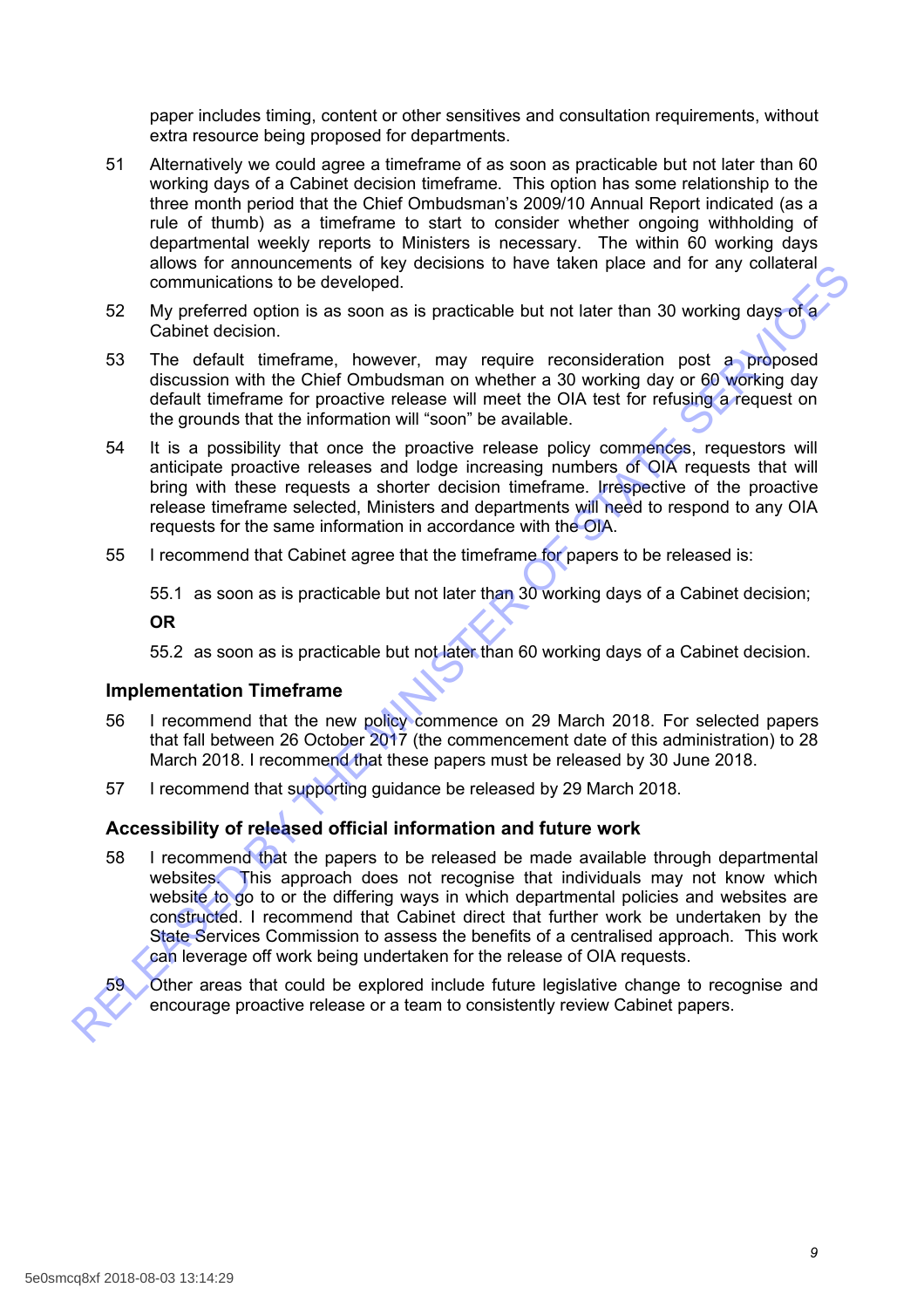# **Risks and mitigations**

### *Legal liability*

- 60 Proactive disclosure of official information can create a range of legal risks and liability under various statutes could arise, depending on the context. It may not always be clear what information should be withheld to minimise legal risk.
- 61 Under Section 48 of the OIA, the Crown is protected from liability that may otherwise result from making information available in good faith "pursuant to the OIA" (including consequences that follow from the making available of that information). As noted earlier, the protections in section 48 will not extend to the information that is proactively released under this policy.
- 62 Given the legal complexity, there will need to be robust processes in place to consider any potential liability, whether civil or criminal, that might result from the proactive publication (in part or in full) of a Cabinet paper or policy paper, and provide advice on whether or not to release the material.
- 63 SSC will also continue to work with departments to support them to develop broader proactive release policies and processes, including guidance on how to manage the risks associated with the publication of material.

### *Effect of policy on free and frank advice*

- 64 There may be a concern that release of certain information would prejudice the free and frank expression of opinions between participants in the public policy-making process, create a perverse incentive for more oral items and/or lead to final Cabinet papers being edited more than should occur prior to release. These types of responses will undermine the quality of advice produced in the policy development process, and thereby the quality of the decision ultimately reached. The policy does not propose that:
	- 64.1 information should be released that would not be released were it to be requested under the OIA; or
	- 64.2 exploratory advice, 'blue skies' thinking or advice intended to be provocative should be released.
- 65 The provision of free and frank advice, as central to our system of government, is well acknowledged. Free and frank advice demonstrates and upholds the impartiality that is fundamental to maintaining a politically neutral Public Service. The Cabinet Manual states that Ministers have a duty to give fair consideration and due weight to free and frank advice provided by the Public Service (section 3.8 refers). Under the State Sector Act 1988, departmental chief executives have a corresponding responsibility to tender free and frank advice to Ministers. result from making information available in good faith "pursuant to the OAK" (including<br>equences that follow from the making available of that information). As noted<br>earlier, the protections in section 48 will not extend t
	- 66 The Cabinet circular to support this policy will mitigate some of these risks by:
		- 66.1 making it clear that there will be no change to the current Cabinet Manual guidance as to when an oral item may be raised at Cabinet or Cabinet Committee and will include the expectation that the policy should apply to any papers tabled in support of an oral item; and
		- 66.2 setting the expectation that the policy applies to all Cabinet material.
	- 67 The issuing on 14 December 2017 of the State Services Commissioner's expectations and formal guidance, to support chief executives to carry out the fundamental responsibility to provide free and frank advice, also supports this policy.

### *Classification "elevation***"**

68 There is a risk of classification "elevation" (i.e. papers being given a higher classification than is required, out of a concern about the potential risk of proactive release of that information). Guidance will reinforce the expectation that papers are released in accordance with the Protective Security Requirements and the New Zealand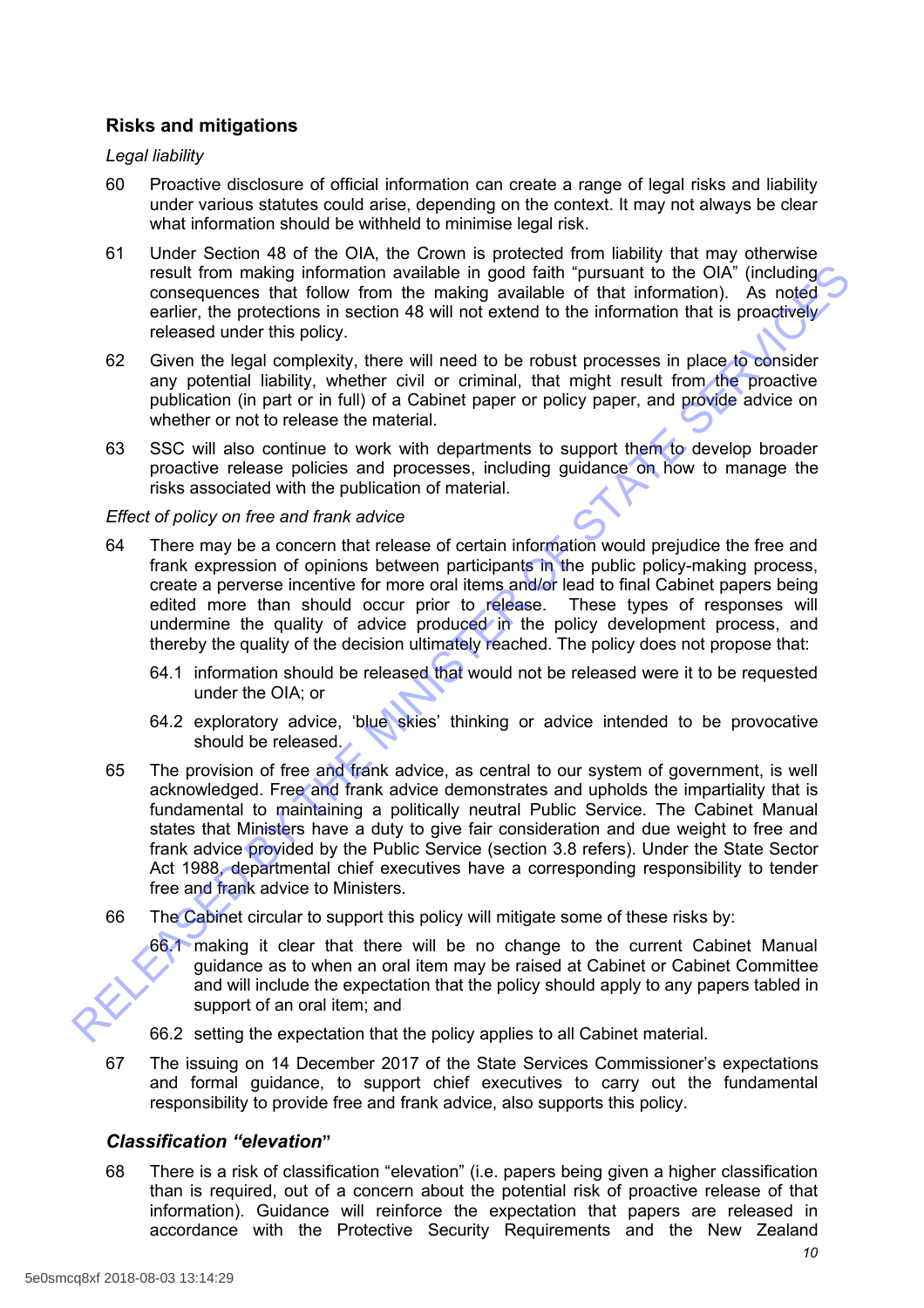Government Security Classification system, and will provide more general guidance on appropriately assessing material for release.

## **Cabinet Office Circular to support the policy**

- 69 Prior to implementation itself, detailed guidance will be released for ministers and departments. This guidance document will further mitigate risk particularly through:
	- 69.1 including appropriate guidance on the range of issues that may arise (e.g. joint papers, oral items, decisions under delegated powers to act, multi-stage policy processes, urgent issues), in addition to the areas in which exemptions are expected to apply;
	- 69.2 limiting the scope for inconsistent approaches across government or limiting disclosure for reasons other than those publicly committed to under the policy;
	- 69.3 judicious QA arrangements, to pick up potential errors before they occur (e.g. material released by mistake or at the wrong time);
	- 69.4 including clear safeguards to ensure official information is appropriately protected and decisions to withhold information are recorded. I recommend that a Cabinet Office Circular be drafted to support Ministers and departments.
- 70 SSC will work with departments to finalise the implementation arrangements.
- 71 The Cabinet Office template under the Publicity section says to "State whether any publicity is planned and whether or not the Minister proposes to release the paper proactively. If proposals are likely to create controversy, the paper should draw Cabinet's attention to the implications." The Cabinet Office will make any changes required to the Cabinet paper template and Cabinet Office summaries as a result of the new proactive release requirements.
- 72 The Cabinet Office Circular will include a risk framework against which material should be assessed prior to a decision to proactively release, incorporating guidance on timing sensitivities and content sensitivity, the requirement to provide free and frank advice to Ministers, potential legal liability, and any relevant legislative or other considerations.
- 73 The development of the risk framework will be informed by the existing provisions in the OIA and the Protective Security Requirements.
- 74 I recommend that Cabinet authorise a group of Ministers comprising the Prime Minister, the Minister of Justice and me to approve a new Cabinet Office Circular on the proactive release requirements. This paper covers Cabinet matters, which is the domain of the Prime Minister. The involvement of the Minister of Justice is because of the close relationship between proactive release of information under this new policy and information requested in accordance with the OIA. papers, orientens, decisions under delegated powers to act, multi-stape points<br>processes, urgent issues), in addition to the areas in which exemptions are<br>expected to apply:<br>expected to apply for the comparement of the sym

# **Financial Implications**

- 75 It is difficult to estimate the financial implications of this fundamental shift in the way the system operates. Costs to Ministers' Offices and departmental support will depend upon a number of variables including:
	- 75.1 the number and complexity of the Cabinet decision papers generated by each Minister;
	- 75.2 the current maturity of proactive release polices and implementation within departments;
	- 75.3 the number of papers to be released that inform Ministers' decisions;
	- 75.4 the ability of Ministers' Offices and departments to move resources into assessing 'historic' Cabinet material for release; and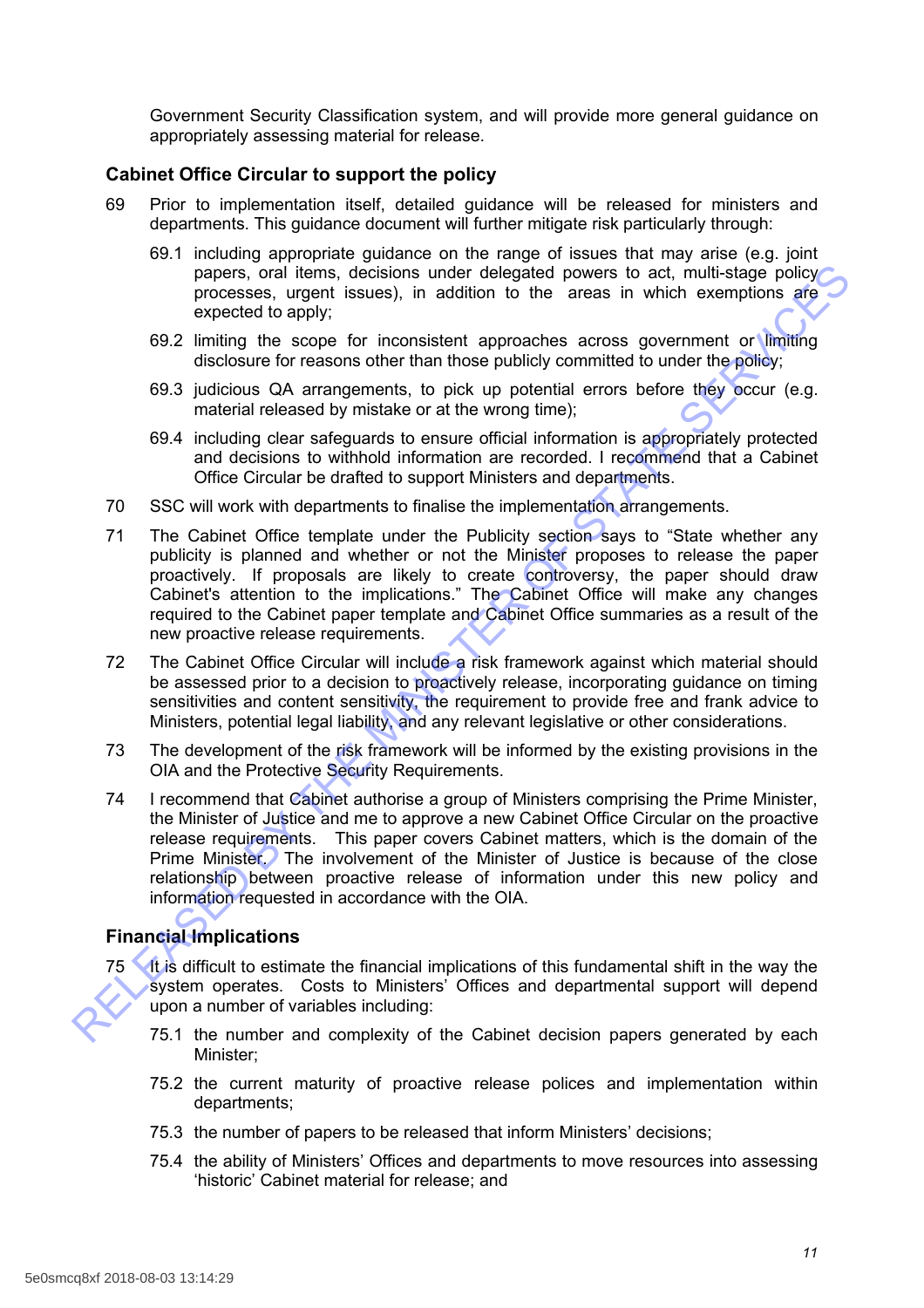- 75.5 an increase in consultation requests, for example, there may be increased need for the Attorney-General to consider approving a legal waiver of legal privilege, if the nature of the legal advice cannot be easily redacted from the paper.
- 76 Some of these resourcing and financial implications may be mitigated by changed business practices.
- 77 In the first instance, I propose that any increased costs be absorbed in baselines.
- 78 It is likely that future work to improve the system approach and move towards greater ease of accessibility by New Zealanders to this material will require new money.

### **Review mechanism and monitoring**

- 79 I recommend that the policy and its associated guidance be reviewed after a year by the State Services Commission and the findings of the review reported back to Cabinet. The purposes of the review will include:
	- 79.1 determining whether the objectives of the policy are being met;
	- 79.2 recommendations on whether changes are required to improve the effectiveness or clarity of the policy and procedures;
	- 79.3 recommendations on whether the policy should be broadened to include other agencies that provide advice to Ministers for decision-making; and
	- 79.4 providing the first set of statistical information, by portfolio and department, on proactive releases made.
- 80 Following this review, I expect an ongoing monitoring regime and reporting of proactive release statistics to be formalised by the State Services Commission.

### **Consultation**

- 81 The Department of the Prime Minister and Cabinet (including the Cabinet Office) and the Ministry of Justice have provided advice on the development of the proposal.
- 82 The following departments have been consulted on the proposals: the Ministry of Business, Innovation and Employment, the Department of Conservation, the Department of Corrections, Crown Law Office, the Ministry for Culture and Heritage, the Ministry of Defence, the Ministry of Education, the Education Review Office, the Ministry for the Environment, the Ministry of Foreign Affairs and Trade, the Government Communications Security Bureau, the Ministry of Health, the Inland Revenue Department, the Department of Internal Affairs, the Ministry of Justice, Land Information New Zealand, Te Puni Kōkiri, the New Zealand Customs Service, the New Zealand Security Intelligence Service, Oranga Tamariki—Ministry for Children, the Ministry for Pacific Peoples, the Ministry for Primary Industries, the Department of the Prime Minister and Cabinet, the Serious Fraud Office, the Ministry of Social Development, Statistics New Zealand, the Ministry of Transport, The Treasury, and the Ministry for Women. The Social Investment Agency was also consulted. To a reach unit with the model with the system application in line to what the profile of the profile of the profile of the profile of the profile of the profile state of the profile state of the profile state of the profi

83<sup>7</sup> Te Kāhui Whakamana Rua Tekau mā Iwa—Pike River Recovery Agency was informed of the proposals.

### **Human Rights**

84 There are no implications for the New Zealand Bill of Rights Act 1990 or the Human Rights Act 1993.

### **Legislative Implications**

85 There are no legislative implications.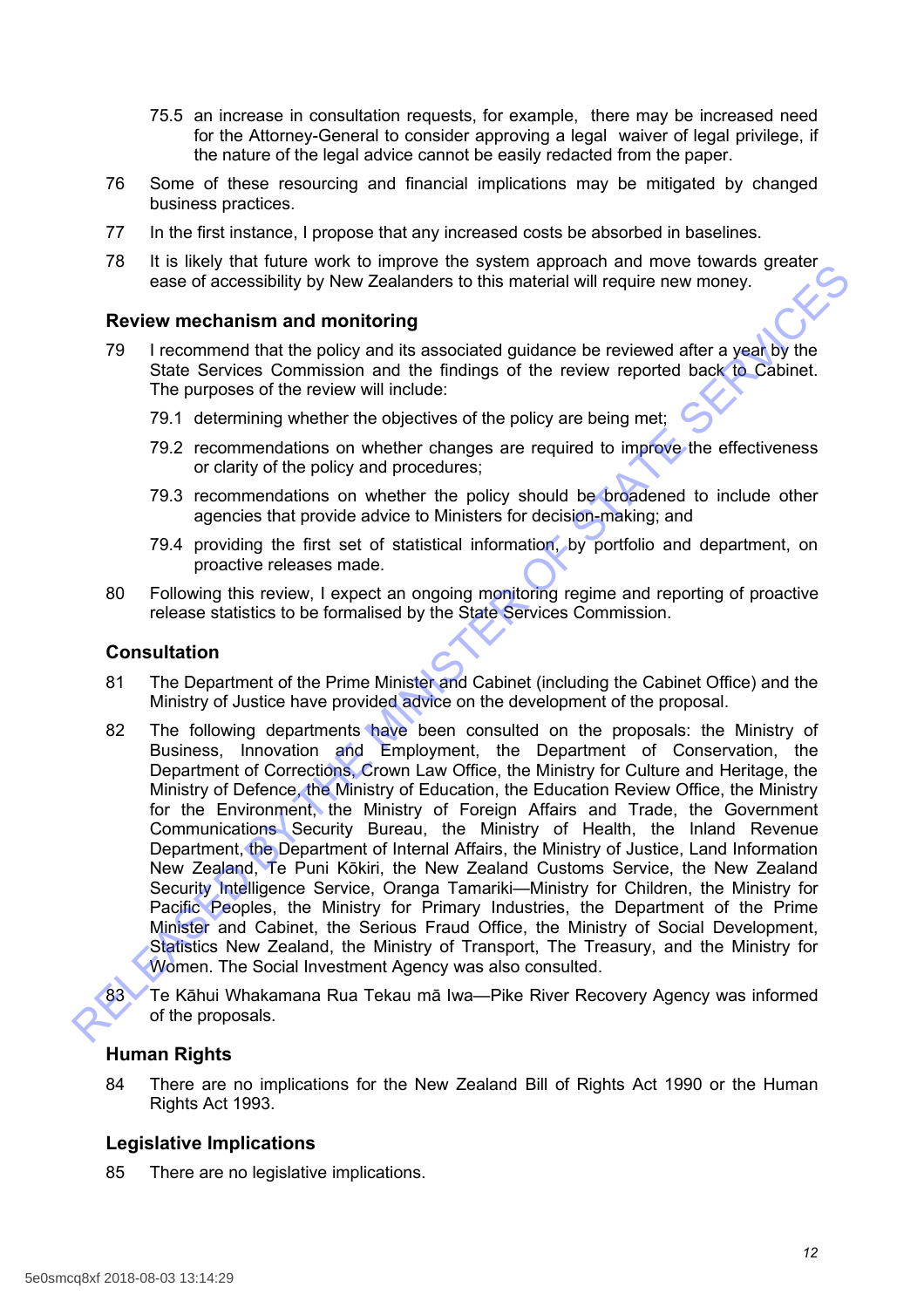### **Regulatory impact analysis**

86 A regulatory impact statement (RIS) has not been provided, as this paper deals with changes to the internal administrative and governance arrangements of the government, and has no or only minor impacts on parties outside government.

### **Gender implications**

87 A gender analysis has not been undertaken as the proposals in this paper do not seek to distinguish between genders.

#### **Disability perspective**

88 The proposals in this paper do not have any negative implications for people with disabilities.

### **Publicity**

89 I will develop a communications plan to support publicity on the proposal and intend to announce the policy following Cabinet's decisions. I intend to release the Cabinet Material for this policy and any relevant associated papers on the State Services Commission's website. Distability perspective<br>
Distability perspective<br>
RELEASED The proposals in this paper do not have any negative implications for people with<br>
Publicity<br>
By i will develop a communications plan to support publicity on the p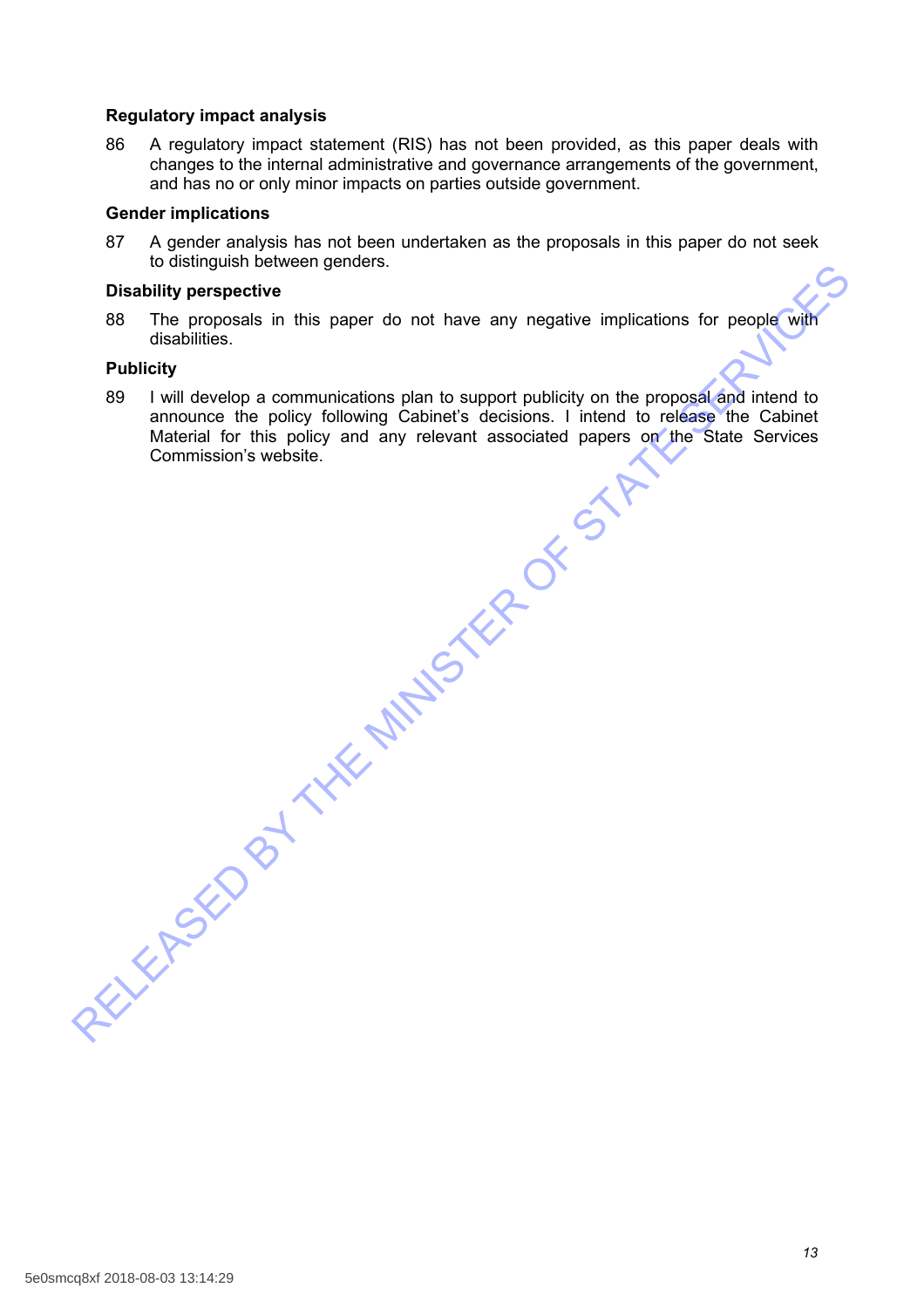# **Recommendations**

The Minister recommends that the Committee:

- 90 **note** that the proposals in this paper focus on two objectives:
	- 90.1 enabling the public to understand decision-making; and
	- 90.2 strengthening the accountability of decision-makers and advisors.
- 91 **note** that Cabinet material is the Cabinet and Cabinet Committee papers and minutes;
- 92 **agree** that the scope of the proactive release policy cover is**:**
	- 92.1 Cabinet material on significant policy decisions which aligns with the 2017 Cabinet Manual expectation on Ministers;

#### **OR**

92.2 expanding the general expectation of Cabinet material where significant policy decisions are made by Cabinet to include the key advice papers provided to Ministers by departments to take these significant decisions, subject to a risk assessment; in the transition is the Cauther and the transition and counter the reaction in the product the scope of the proactive release policy cycer is:<br>
92. a capture that the scope of the proactive release policy cycer is:<br>
92.1

### **OR**

92.3 expanding the general expectation to all Cabinet material where decisions are made by Cabinet, subject to a risk assessment;

#### **OR**

92.4 expanding the general expectation to be all Cabinet material where decisions are made by Cabinet and the key advice papers provided to Ministers by departments to take these decisions, subject to a risk assessment (my preference);

#### **OR**

- 92.5 expanding the general expectation to all Cabinet material where decisions are made by Cabinet and the papers that informed the final Cabinet paper, only where this supports the public understanding of the decisions being taken; subject to a risk assessment;
- 93 **agree,** if either departmental advice papers or other papers that informed the final decision are included in the decision in recommendation 3 above, that the decision on the release of these papers rests with the relevant Minister(s);
- 94 **note** the policy does not propose that**:**
	- 94.1 information should be released that would not be released if requested under the OIA; or
	- 94.2 exploratory advice, blue skies thinking or advice intended to be provocative should be released;
- 95 **agree** the proposed timeframe for the papers, selected for inclusion in the proactive release policy in recommendation 2 above, to be released is either:
	- 95.1 as soon as is practicable but not later than 30 working days of a Cabinet decision (my preference);

**OR**

- 95.2 as soon as is practicable but not later than 60 working days of a Cabinet decision;
- 96 **agree** that the proactive release policy comes into effect from 29 March 2018;
- 97 **agree** that selected papers that fall between 26 October 2017 (the commencement date of this administration) to 28 March 2018 must be released by 30 June 2018.
- 98 **agree** that supporting guidance will be issued by 29 March 2018;